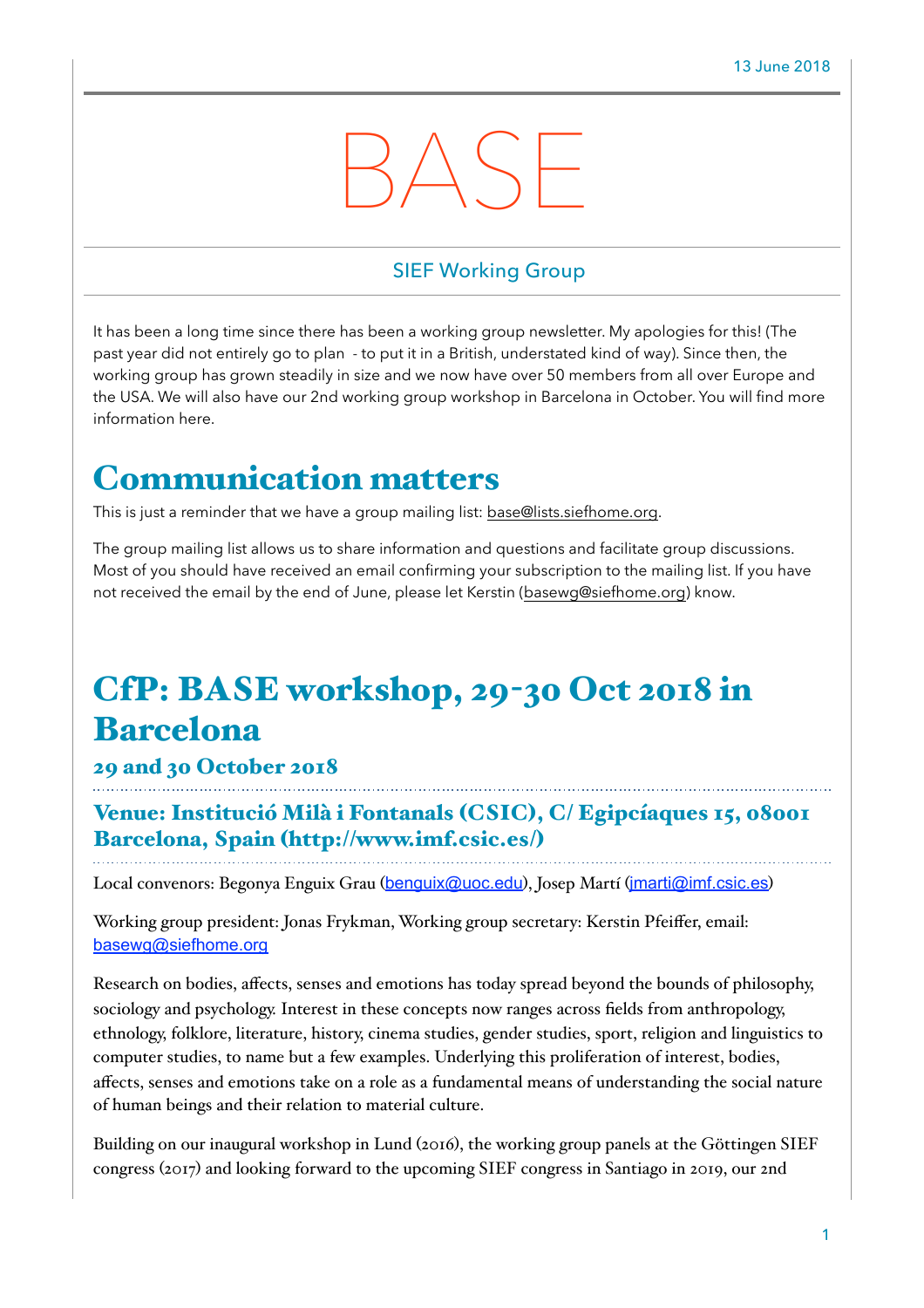workshop seeks to explore the work which is currently being done by working group members and other scholars researching on body, affects, senses and emotions in diverse and creative ways.

We invite 20-minute presentations and papers from scholars across the disciplines in the arts  $\&$ humanities. Proposals should be concerned with the focus of the working group - bodies, affects, emotions, senses - but can take a variety of perspectives (historical, synchronic etc).

Proposals of no more than 300 words, accompanied by a max 100-word biography, should be submitted to Begonya Enguix [benguix@uoc.edu,](mailto:benguix@uoc.edu) Josep Martí [jmarti@imf.csic.es](mailto:jmarti@imf.csic.es) and to [basewg@sie](mailto:basewg@siefhome.org)fhome.org by Friday 28 September 2018.

The workshop program will be confirmed in early October.

Workshop organisers:

Begonya Enguix Grau, Universitat Oberta de Catalunya, Josep Martí, Institució Milà i Fontanals (CSIC), Jonas Frykman, Lund University, Kerstin Pfeiffer, Heriot-Watt University Edinburgh

## Letter to BASE WG members from Jonas Frykman

Dear BASE working group members,

Drawing on previous meeting in Lund and the discussion that took part in Göttingen 2017 it turns out that many ethnologists and folklorists are doing research on body, affects, senses and emotions in diverse and creative ways. It will be encouraging to meet and find out about this development in Barcelona in October 2018. The arrangement details will be announced by our local hosts later on. Let me just remind you of some of the approaches that have materialized at our earlier meetings. They might seem well-known – which is good. Probably they reflect the importance of keeping some continuity between what we are doing right now and traditions within our discipline.

When body and the senses are in focus most researchers deal with variants of at least two classical approaches. First and foremost a *historical perspective* will have much to reveal about processes of formation of the sense: how to "educate the senses" to paraphrase Peter Gay's (1984) study of the bourgeoisie in the 19th Ct. Here well-known perspective about socialization habitus and bodily sedimentation is brought to the fore. What has been missing in that kind of work as well as in most studies carried out so far in neighboring disciplines is what makes the formation of affects and emotions tangible, namely the ethnological focus on how learning processes are transmitted via things - clothes, toys, beds, wallpapers… in short, material culture as well as everyday routines. Lately I have been working with the transformation of sexuality in the 40's and 50's, a time when discussions among reformers and politicians ran high and romance was everywhere on screens and magazines. Still when looking at actual practices I was amazed to find how unyielding sexual behavior and conduct remained unchanged from previous epochs, mostly because they were made parts of a material order in the home that did not change that drastically. Discourse and conduct seldom were in consort.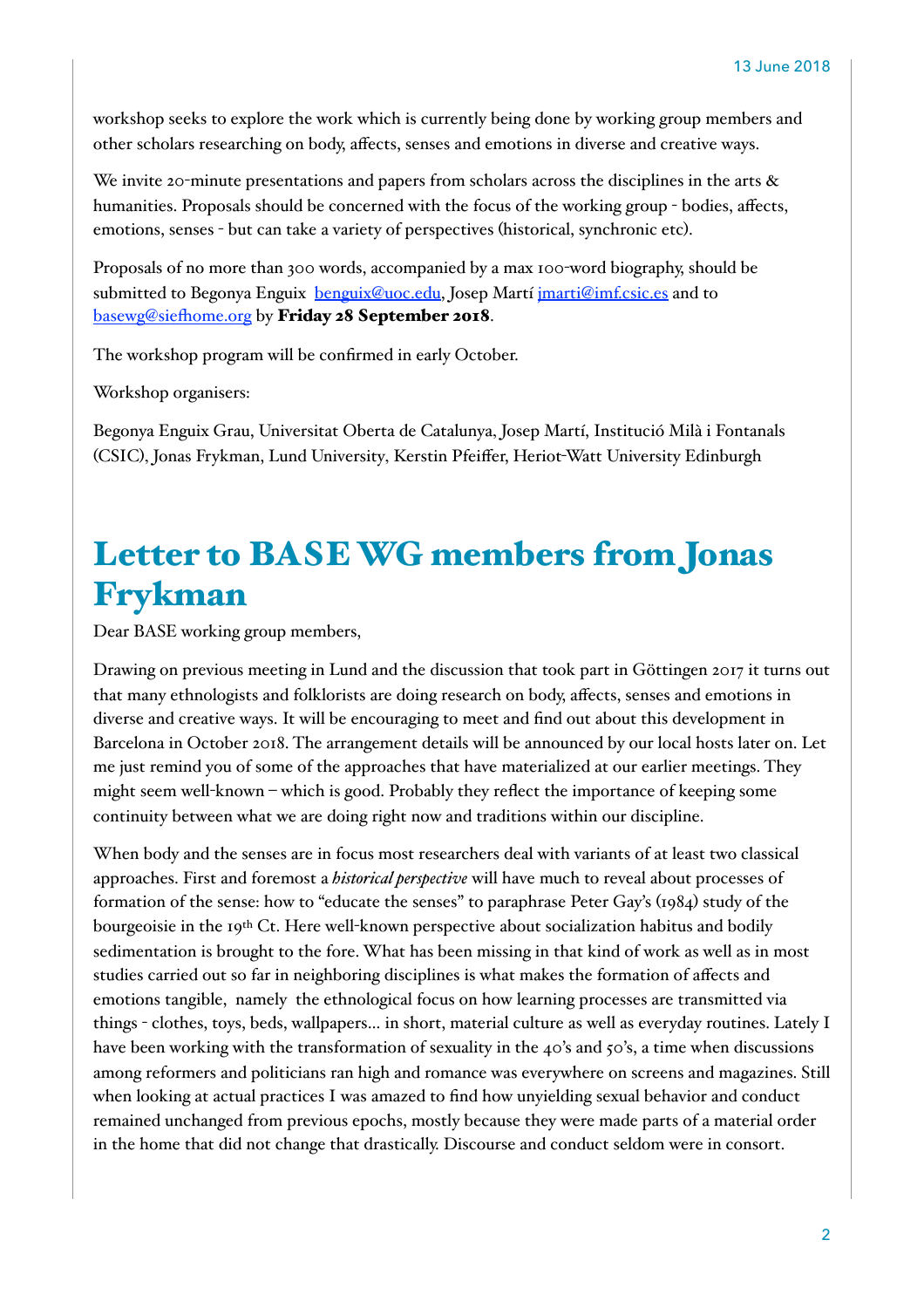Secondly and perhaps most obvious for many of us working with affects is to approach a certain field which implies focusing on the *synchronic*. In most such studies theories of practice are being brought to the fore. Just to give an example, most of the contributions to the book "Sensitive Objects: Affect and Material Culture" (eds. Frykman & Povrzanović Frykman 2016) take cases from the field as their point of departure. Hauge's analysis of Black Metal is describing the interobjectivity between a certain rock musician and the place with trees, waterfall, grass and the old mill where he writes and performs. Or Hjemdahl Mathiesen who writes about how a successful hotel manager must keep attuned to the physical rooms, pictures, and people in organizing her innovative business - the building talks and she listens.

Examples like these have been presented in papers discussed during our previous meetings, weather it has been about sport, religious practices, migration, theatrical performances or student housing. My point in bringing it up here is that when writing about Body, Affect, Senses and Emotions the diachronic as the historical approach are two directions that are constantly interwoven.

Please notify Kerstin ([basewg@siefhome.org\)](mailto:basewg@siefhome.org)) and our local organisers, Begonya Enguix Grau  $(benguix@uoc.edu)$  $(benguix@uoc.edu)$  and Josep Marti  $(jmarti@imf.csic.edu)$  if you intend to meet up. And give also some feedback if you are prepared to take part in a panel in Santiago that will be suggested by Maja Povrzanović and me.

Yours,

Jonas Frykman

#### Working group members

| Åsa                 | Alftberg       | asa.alftberg@mah.se          |
|---------------------|----------------|------------------------------|
| Natalia             | Alonso Rey     | natalia.alonso.rey@gmail.com |
| Alf                 | Arvidsson      | alf.arvidsson@umu.se         |
| Petar               | Bagarić        | peroba@ief.hr                |
| Marwa               | <b>Bakabas</b> | mnb19@mail.aub.edu           |
| Kamila              | Baraniecka     | kamila.baraniecka@gmail.com  |
| Håkan               | Berglund Lake  | hakan.berglund-lake@umu.se   |
| Katharina Alexandra | <b>Blank</b>   | kab2229@columbia.edu         |
| JoAnn               | Conrad         | jac5353@aol.com              |
| Francisco           | Cruces         | fcruces@fsof.uned.es         |
| Dominika            | Czarnecka      | d.czarnecka@hotmail.com      |
| Sarah               | De Nardi       | sarah.de-nardi@durham.ac.uk  |
| Marta               | De Pero        | marta.depero@gmail.com       |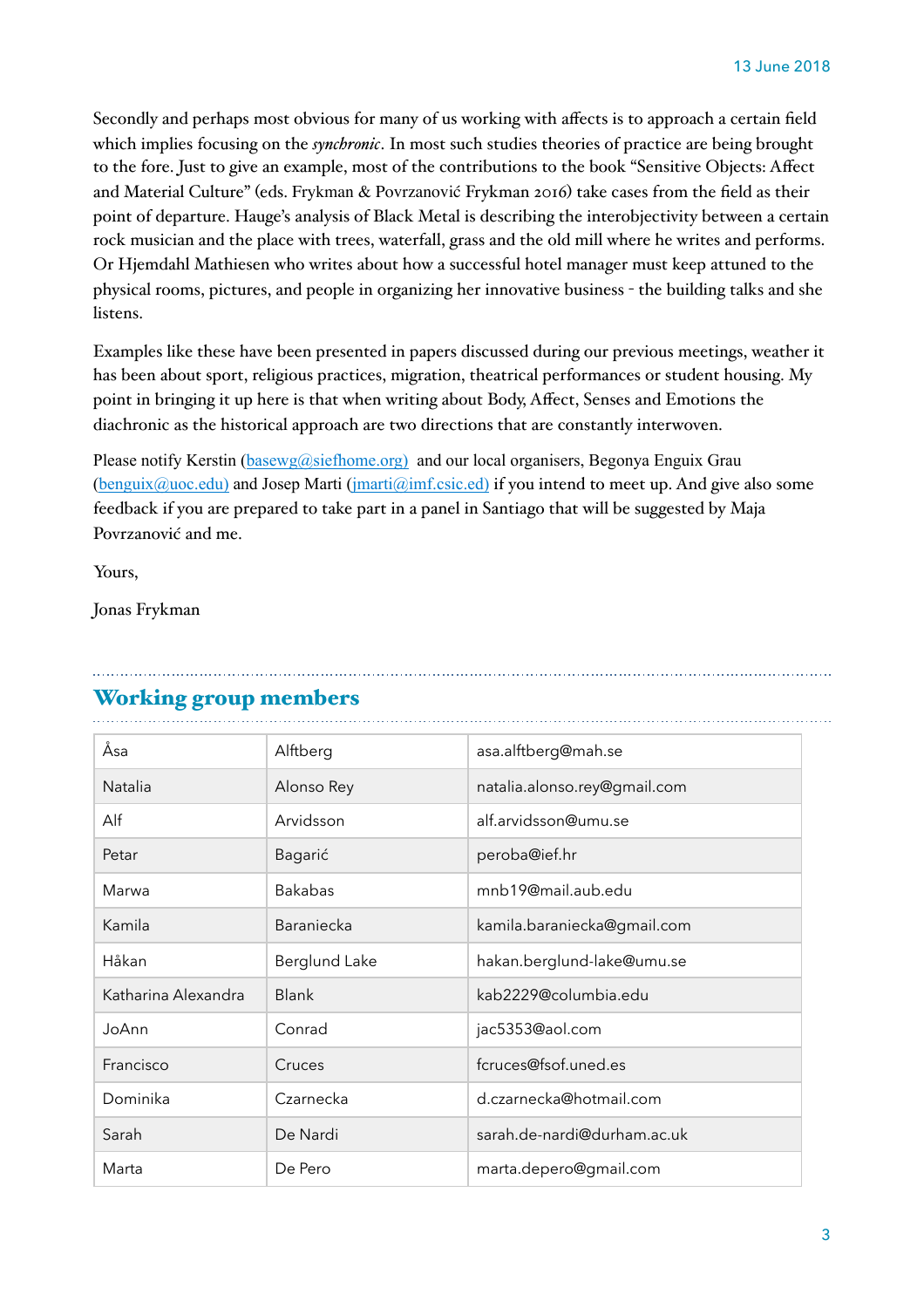| Dagnoslaw        | Demski              | d.demski2@gmail.com                |
|------------------|---------------------|------------------------------------|
| Antonella        | Di Trani            | aditrani@ehess.fr                  |
| Cristina         | Douglas             | cristina.mihala@gmail.com          |
| Aurelia          | Ehrensperger        | a.ehrensperger@gmail.com           |
| Begonya          | Enguix              | benguix@uoc.edu                    |
| Jonas            | Frykman             | jonas.frykman@kultur.lu.se         |
| Nina             | Graeff              | ninagraeff@gmail.com               |
| Valdimar Tryggvi | Hafstein            | vth@hi.is                          |
| Kristofer        | Hansson             | kristofer.hansson@kultur.lu.se     |
| Anne-Sofie       | Hjemdahl            | as.hjemdahl@gmail.com              |
| Ella             | Johansson           | ella.johansson@etnologi.uu.se      |
| Deborah          | Kapchan             | deborahkapchan@mac.com             |
| Milena           | Kartowski-Aïach     | milenakartowski@gmail.com          |
| Yonca            | Krahn               | krahn@isek.uzh.ch                  |
| Liisi            | Laineste            | liisi@folklore.ee                  |
| Daniela          | Lazoroska           | dlazoroska@gmail.com               |
| Åsa              | Ljungström          | aa.ljungstrom@gmail.com            |
| Maria Frederika  | Malmström           | mariamalmstrom@icloud.com          |
| Josep            | Martí               | jmarti@imf.csic.es                 |
| Alena            | Minchenia           | alena.minchenia@slav.lu.se         |
| Marion           | Näser-Lather        | m.lather@gmx.de                    |
| Lidija           | Nikočević           | lidija@emi.hr                      |
| Kjell            | Olsen               | kjell.o.olsen@uit.no               |
| Kerstin          | Pfeiffer            | K.Pfeiffer@hw.ac.uk                |
| Maja             | Povrzanović-Frykman | maja.frykman@mah.se                |
| Rasa             | Pranskevičiūtė      | raspran@gmail.com                  |
| Olafur           | Rastrick            | rastrick@hi.is                     |
| Connie           | Reksten             | connie.reksten@icloud.com          |
| Herman           | Roodenburg          | herman.roodenburg@meertens.knaw.nl |
| Eugenia          | Roussou             | jennyroussou@gmail.com             |
| Helena           | Saarikoski          | saarikoski.helena@gmail.com        |